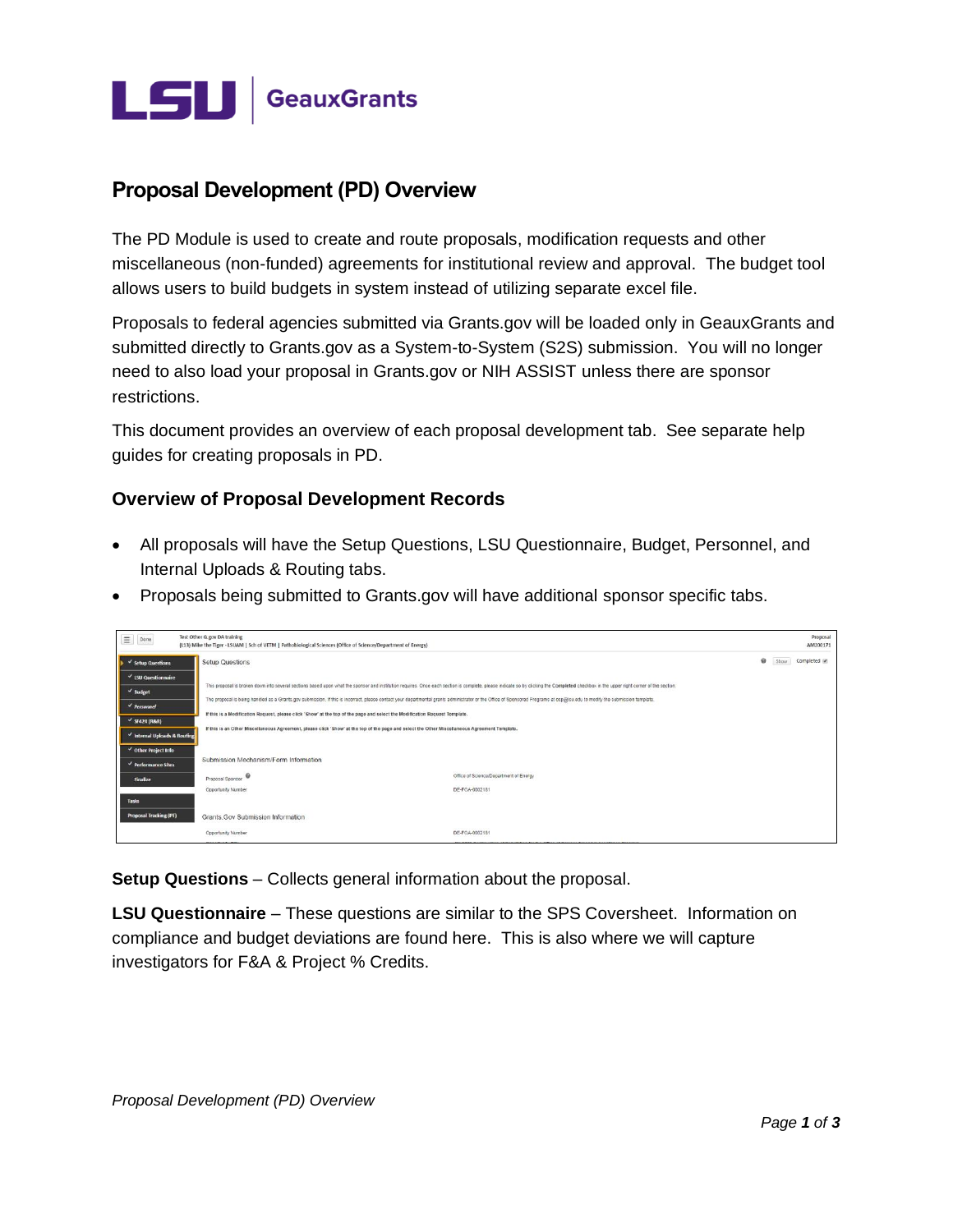| <b>Allocations / percent credit by Personnel:</b><br>an investigator. |        |              | The total % F&A Distribution, and total % Project Credit for all investigators must each equal 100%. To add investigator's name and departments, click on pencil. Click "Add" to add |                      |                              |  |  |
|-----------------------------------------------------------------------|--------|--------------|--------------------------------------------------------------------------------------------------------------------------------------------------------------------------------------|----------------------|------------------------------|--|--|
| * 26) Investigator                                                    |        |              |                                                                                                                                                                                      |                      |                              |  |  |
| * Investigator                                                        | * Role | * Department | Tiger, (L13) Mike the a) Principal Investigator LSUAM   Sch of VETM   Pathobiological Sciences [100.00]                                                                              | * % F&A Distribution | * % Project Credit<br>100.00 |  |  |

**Budget** – Provides the yearly details of Personnel and Non-Personnel costs. The budget summary tab shows the yearly breakdown and cumulative.

| Ξ.<br>Done<br>Save                        | <b>Test Other G.gov DA training</b><br>(L13) Mike the Tiger (Office of Science/Department of Energy) |                                                                 |                    |                                                     |                           |                           |                                    |                            |                                               |                            | Proposal<br>AM200171            |
|-------------------------------------------|------------------------------------------------------------------------------------------------------|-----------------------------------------------------------------|--------------------|-----------------------------------------------------|---------------------------|---------------------------|------------------------------------|----------------------------|-----------------------------------------------|----------------------------|---------------------------------|
| <b>Budget</b><br>_<br>Period <sub>1</sub> | <b>Project Period:</b><br>01-Jun-2020 to 31-May-2023                                                 | <b>Source View:</b><br>Sponsor<br>.04                           |                    | <b>Rollup subprojects:</b><br>Not Rollup <b>v</b> @ |                           | Proposal Structure        | Import/Export                      | Build PDF                  |                                               |                            | View Mode<br>Un-Complete Budget |
| <b>Period 2</b>                           | <b>Budget Summary [Hide]</b>                                                                         |                                                                 |                    |                                                     |                           |                           |                                    |                            |                                               |                            |                                 |
| Period 3                                  |                                                                                                      |                                                                 | Periods [hide]     |                                                     |                           | Sponsor [show]            | Cost Sharing [show]                |                            | Project [hide]                                |                            |                                 |
|                                           | YEAR/PERIOD<br>$\mathbf{1}$                                                                          | <b>START</b><br><b>INCREMENT</b><br>01-Jun-2020<br>$\mathbf{1}$ | END<br>31-May-2021 | <b>TYPE</b><br>New <sup>s</sup>                     | <b>STATUS</b><br>Proposed | <b>TOTAL</b><br>\$108,528 | <b>TOTAL</b><br>\$5,328            | <b>DIRECTS</b><br>\$81,600 |                                               | <b>F&amp;A</b><br>\$32,256 | <b>TOTAL</b><br>\$113,856       |
| <b>SubAwards (1)</b>                      | $\mathfrak{D}$                                                                                       | 01-Jun-2021<br>$\rightarrow$                                    | 31-May-2022        | New <sup>s</sup>                                    | Proposed                  | 108,665                   | 5.434                              | 81,764                     |                                               | 32,335                     | 114,099                         |
| <b>F&amp;A</b>                            | $\overline{\phantom{a}}$                                                                             | 01-Jun-2022<br>$\lambda$                                        | 31-May-2023        | New <sup>*</sup>                                    | Proposed                  | 108,803                   | 5,543                              | 81,931                     |                                               | 32,415                     | 114,346                         |
| <b>Cost Sharing</b>                       |                                                                                                      |                                                                 |                    |                                                     |                           | \$325,996<br>Total:       | \$16,305                           | \$245,295                  |                                               | \$97,006                   | \$342,301                       |
|                                           | <b>Subproject Summary [Show]</b>                                                                     |                                                                 |                    |                                                     |                           |                           |                                    |                            |                                               |                            |                                 |
| <b>Justifications</b>                     |                                                                                                      |                                                                 |                    |                                                     |                           |                           |                                    |                            |                                               |                            |                                 |
| <b>Versions</b>                           | Personnel [Hide]<br><b>NAME</b>                                                                      |                                                                 |                    |                                                     |                           |                           |                                    |                            | PERIOD 1   PERIOD 2   PERIOD 3   DIRECT COSTS |                            |                                 |
|                                           | [w] Key Personnel                                                                                    |                                                                 |                    |                                                     |                           |                           |                                    |                            |                                               |                            |                                 |
| <b>Setup</b>                              | Detail<br>Tiger, (L13) Mike PD/PI                                                                    |                                                                 |                    |                                                     |                           |                           |                                    | \$3,600                    | \$3,672                                       | S 3.746                    | \$11,018                        |
|                                           | M Non-Key Personnel                                                                                  |                                                                 |                    |                                                     |                           |                           |                                    |                            |                                               |                            |                                 |
|                                           | Detail<br>TBH.<br><b>Graduate Student</b>                                                            |                                                                 |                    |                                                     |                           |                           |                                    | 40,000                     | 40,000                                        | 40,000                     | 120,000                         |
|                                           | Detail<br>TBH.<br><b>Undergraduate Student</b>                                                       |                                                                 |                    |                                                     |                           |                           |                                    | 8,000                      | 8,000                                         | 8.000                      | 24,000                          |
|                                           |                                                                                                      |                                                                 |                    |                                                     |                           |                           | <b>Subtotal Personnel:</b>         | \$51,600                   | \$51,672                                      | \$51,746                   | \$155,018                       |
|                                           |                                                                                                      |                                                                 |                    |                                                     |                           |                           |                                    |                            |                                               |                            |                                 |
|                                           | Non-Personnel [hide]                                                                                 |                                                                 |                    |                                                     |                           |                           |                                    |                            |                                               |                            |                                 |
|                                           | <b>CATEGORY</b>                                                                                      |                                                                 |                    |                                                     |                           |                           |                                    | PERIOD 1                   | PERIOD <sub>2</sub>                           | PERIOD 3                   | <b>DIRECT COSTS</b>             |
|                                           | Detail<br>Materials and Supplies                                                                     |                                                                 |                    |                                                     |                           |                           |                                    | \$1,000                    | \$1,000                                       | \$1,000                    | \$3,000                         |
|                                           | Detail<br><b>Other Direct Costs</b>                                                                  |                                                                 |                    |                                                     |                           |                           |                                    | 10,000                     | 10,000                                        | 10,000                     | 30,000                          |
|                                           | Detail<br><b>Travel-Domestic</b>                                                                     |                                                                 |                    |                                                     |                           |                           |                                    | 1.000                      | 1,020                                         | 1,040                      | 3,060                           |
|                                           | Detail<br><b>Tuition Remission</b>                                                                   |                                                                 |                    |                                                     |                           |                           |                                    | 14,400                     | 14,400                                        | 14,400                     | 43,200                          |
|                                           |                                                                                                      |                                                                 |                    |                                                     |                           |                           | <b>Subtotal Non-Personnel:</b>     | \$26,400                   | \$26,420                                      | \$26,440                   | \$79,260                        |
|                                           | <b>SubAwards [Hide]</b>                                                                              |                                                                 |                    |                                                     |                           |                           |                                    |                            |                                               |                            |                                 |
|                                           | <b>INST/CONTRACTOR NAME</b><br>- 1                                                                   |                                                                 |                    |                                                     |                           |                           | SHORT FORM                         | <b>PERIOD 1</b>            | PERIOD <sub>2</sub>                           | PERIOD 3                   | <b>DIRECT COSTS</b>             |
|                                           | University of Louisiana at Lafayette<br>Detail                                                       |                                                                 |                    |                                                     |                           |                           | cá                                 |                            |                                               |                            | \$O                             |
|                                           |                                                                                                      |                                                                 |                    |                                                     |                           |                           | Subtotal SubAwards:                | \$0                        | \$0                                           | \$0                        | \$0                             |
|                                           | Subprojects [show]@                                                                                  |                                                                 |                    |                                                     |                           |                           |                                    |                            |                                               |                            |                                 |
|                                           |                                                                                                      |                                                                 |                    |                                                     |                           |                           |                                    | PERIOD 1                   | PERIOD <sub>2</sub>                           | PERIOD 3                   | <b>TOTAL COSTS</b>              |
|                                           |                                                                                                      |                                                                 |                    |                                                     |                           |                           | <b>Total Sponsor Direct Costs:</b> | \$78,000                   | \$78,092                                      | \$78,186                   | \$234,278                       |
|                                           |                                                                                                      |                                                                 |                    |                                                     |                           |                           | Sponsor F&A:                       | 30,528                     | 30,573                                        | 30,617                     | 91,718                          |
|                                           |                                                                                                      |                                                                 |                    |                                                     |                           |                           | <b>Total Sponsor Costs:</b>        | \$108,528                  | \$108,665                                     | \$108,803                  | \$325,996                       |

**Personnel** - The Principal Investigator must ensure that the Responsible column is checked for all LSU personnel who meet the PS-98 definition of Investigator. Per LSU's PS-98, an "Investigator" means the project director, principal Investigator, co-investigator, and any other individual, regardless of title or position, who is responsible for the design, conduct, or reporting of externally funded research, or proposals for such funding.

• Complete must be unchecked before editing the information.